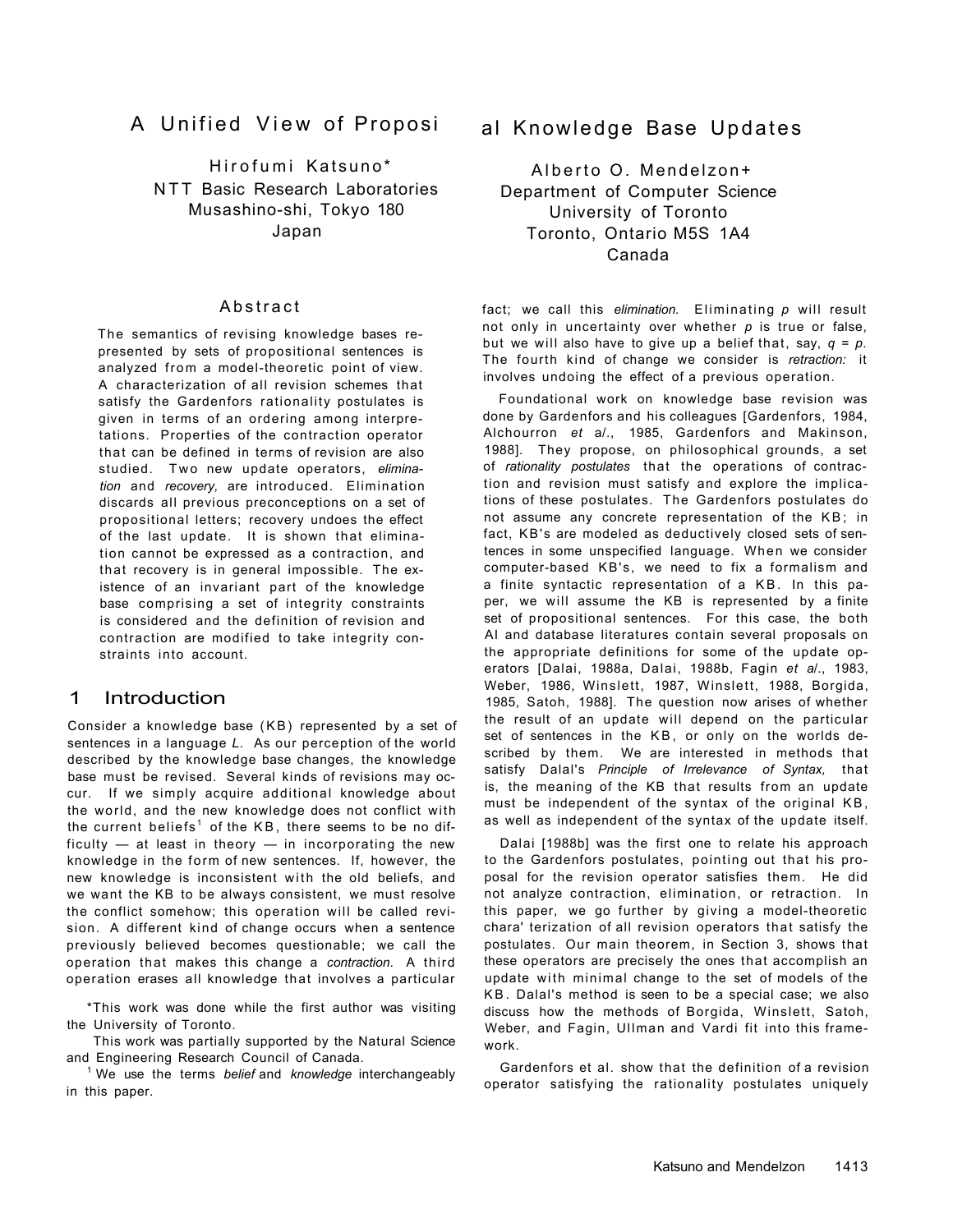determines a contraction operator that satisfies the corresponding postulates for contraction; conversely, revision can be defined in terms of contraction. In Section 4, we translate this definition to the case where the KB is a finite set of propositional sentences and show that contraction amounts to adding to the models of the KB the models of the KB revised with  $\neg \mu$ . We justify the definition further by showing that it is a sufficient condition for guaranteeing that old knowledge is not unnecessarily discarded.

Throughout this paper, we consider the language *L* of propositional logic, and we denote the set consisting of all the propositional letters in  $L$  by  $\Xi$ . We represent a knowledge base by a propositional formula  $\psi$ .

It is generally recognized that not all sentences in a KB will have the same epistemic status. For example, an integrity constraint, or a definition of a concept in terms of others, should probably be treated differently than a fact about the domain. Gardenfors and Makinson [1988] and Fagin, Ullrnan, and Vardi [1983] approach the problem in a similar way: rank the sentences in the KB according to their importance or "epistemic entrenchment" and take this into account when minimizing change from the old KB to the new one. In Section 5, we follow a different route. We distinguish between the KB and a set of integrity constraints IC and show how to modify the revision and contraction operators to ensure that the constraints are satisfied.

Finally, in Section 6 we treat a new operation, elimination, and show that it cannot in general be simulated by contraction, and in Section 7, we show that retraction is in general not achievable.

# 2 Preliminaries

If we fix a way of representing any knowledge set A' by a propositional formula  $\psi$  such that  $K = {\phi | \psi \vdash \phi\psi}$ , e can establish a direct correspondence between  $K^* \mu$  and  $\psi$  o  $\mu$ . The following lemma characterizes revision operators that satisfy the first six postulates,  $(G^*1) {\sim} (G^*6)$ .

Lemm a 3.1 *Let* \* *be a revision operator on knowledge sets and* o *its corresponding operator on KB's. Then* \* *satisfies*  $(G^*1) \sim (G^*6)$  if and only o satisfies conditions  $(R1) \sim (R4)$  below.

 $(R1)$   $\psi \circ \mu$  implies  $\mu$ .

(R2) If  $\psi \wedge \mu$  is satisfiable then  $\psi \circ \mu \equiv \psi \wedge \mu$ .

(R3) If  $\mu$  is satisfiable then  $\psi \circ \mu$  is also satisfiable.

 $(R4)$  If  $\psi_1 \equiv \psi_2$  and  $\mu_1 \equiv \mu_2$  then  $\psi_1 \circ \mu_1 \equiv \psi_2 \circ \mu_2$ .

We use the standard terminology of propositional logic except for the definitions given below.

An interpretation of *L* is a function from  $\Xi$  to  $\{T, F\}$ . We often denote a interpretation by a tuple representing each propositional letter's value, e.g., if  $\Xi = \{a, 6, c, rf\}$ then < T, F, T, F > is the interpretation which maps a, *b,*  c, *d* to T, F, T, F respectively. A model of a propositional formula  $\psi$  is an interpretation that makes  $\psi$  true in the usual sense. *Mod*  $(\psi)$  denotes the set of all the models of  $|\psi_{\cdot}|$ 

Let M be a set of interpretations of *L.* Then, *form(M)* denotes a formula whose set of models is equal to *M.* 

Let  $\psi$  be a propositional formula and let a be a propositional letter. Then,  $\psi_a^+$  is defined as a formula ob(G<sup>\*</sup>5)  $K^*\mu = K_{\perp}$  only if  $\mu$  is unsatisfiable.  $(G*6)$  If  $\mu \equiv \phi$  then  $K^*\mu = K^*\phi$ .  $(G^*7)$   $K^*(\mu \wedge \phi) \subseteq (K^*\mu)^+\phi$  $(G^*8)$  If  $\neg \phi \notin K^* \mu$  then  $(K^* \mu)^+ \phi \subseteq K^* (\mu \wedge \phi)$ 

1414 Knowledge Representation

## 3 Revision

Given a knowledge base  $\psi$  and a sentence  $\mu$ ,  $\psi \circ \mu$  denotes the *revision* of  $\psi$  by  $\mu$ ; that is, the new knowledge base obtained by adding new knowledge  $\mu$  to the old knowledge base  $\psi$ .

#### 3.1 The Gardenfors Postulates for Revision

Gardenfors and his colleagues propose the following postulates which they argue must be satisfied by any reasonable revision function. These postulates are formulated in a very general setting, but we restrict the discussion here to the propositional logic case. Instead of a finite K B , they consider a *knowledge set,* that is, a deductively closed set of formulas. Given knowledge set *K* and sentence  $\mu$ ,  $K^*\mu$  is the revision of A' by  $\mu$ .  $K^+\mu$  is the smallest deductively closed set containing K and  $\mu$ .  $K_{\perp}$ is the set consisting of all the propositional formulas.

```
(G^*1) K^*\mu is a knowledge set.
```

```
(G^*2) \mu \in K^*\mu(G*3) K^*\mu \subseteq K^+\mu(G^*4) If \neg \mu \notin K, then K^+ \mu \subseteq K^* \mu
```
This Lemma gives us a good grasp of the meaning of the first six postulates: new knowledge  $(\mu)$  is retained in the updated KB (III), his Principle of Irrelevance of Syntax  $(R4)$ , a guarantee that the obvious path will be taken when there is no conflict (R2), and a condition preventing a revision from introducing unwarranted inconsistency  $(R3)$ . What about the remaining two postulates? The following lemma rephrases them in terms of o.

tained from  $\psi$  by replacing every occurrence of a with *true*, and  $\psi_a^-$  is defined as a formula obtained from  $\psi$  by replacing every occurrence of a with false. We define  $res_a(\psi)$  as  $\psi_a^+ \vee \psi_a^-$ . If  $\Omega$  is a set of propositional letters,  $\{a_1, a_2, \ldots, a_n\}$ ,  $res_{\Omega}(\psi)$  is defined as  $res_{a_1}(res_{a_2}(... (res_{a_n}(\psi))...)).$ 

Let I be an interpretation of L, and let  $\Omega$  be a subset of  $\Xi$ . Then,  $I|_{\Omega}$  is an interpretation over  $\Omega$  obtained from I by restricting its domain to  $\Omega$ . The complement of  $\Omega$  in  $\Xi$  (i.e.,  $\Xi - \Omega$ ) is denoted by  $\Omega^c$ .

Lemm a 3.2 *(G\*7) and (G\*8) are equivalent to (R5) and (R6) respectively in the same sense as Lemma S.l.* 

 $(R5)$   $(\psi \circ \mu) \wedge \phi$  implies  $\psi \circ (\mu \wedge \phi)$ .

(R6) If  $(\psi \circ \mu) \wedge \phi$  is satisfiable then  $\psi \circ (\mu \wedge \phi)$  implies  $(\psi \circ \mu) \wedge \phi$ .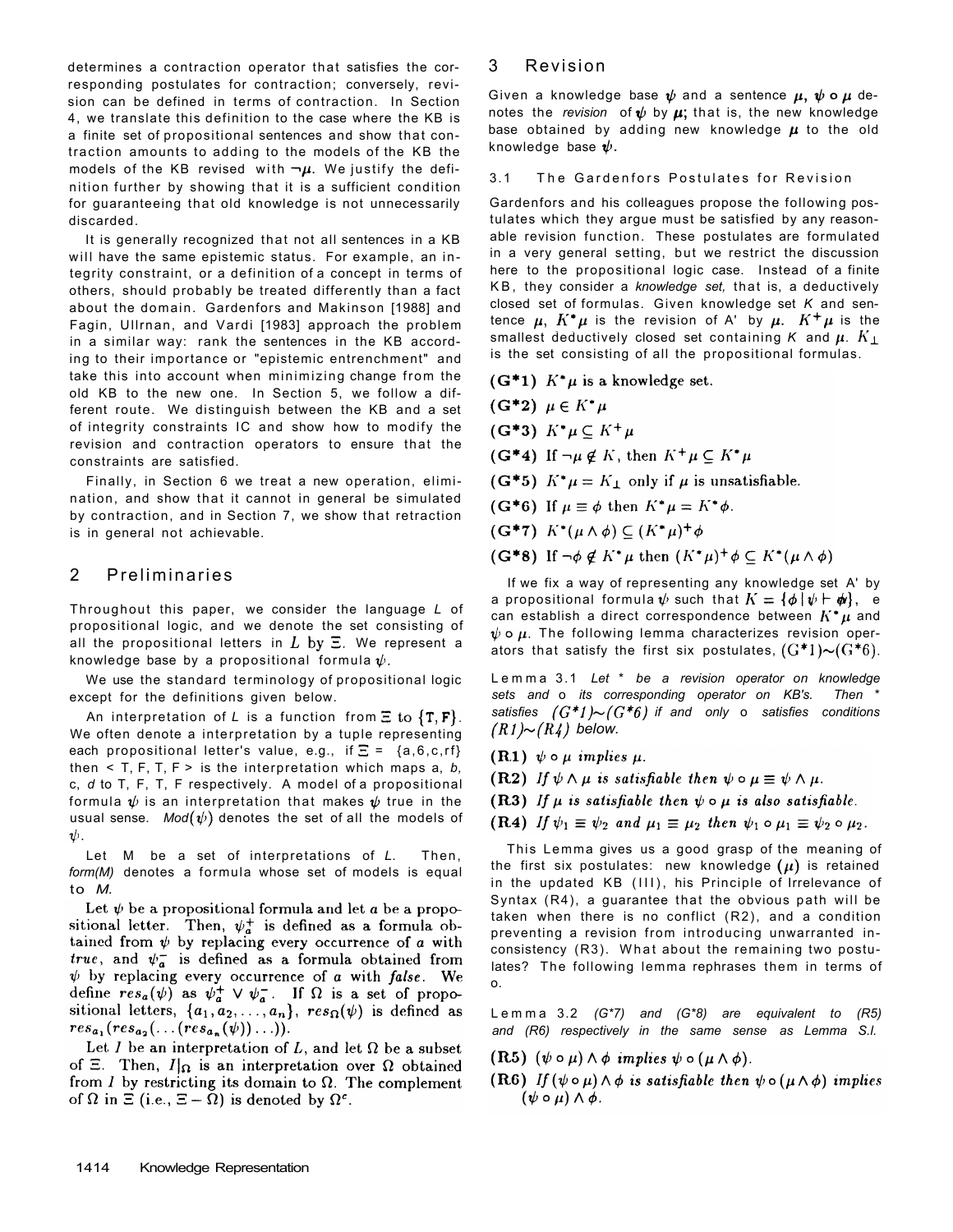To grasp the intuitive meaning of (R5) and (R6), consider the set of models of the KB,  $Mod(\psi)$ . Suppose that there is some metric for measuring the "distance" between  $Mod(\psi)$  and any interpretation *I*. We want our revision operator to effect minimal change, that is, we want the models of  $\psi \circ \mu$  to be those models of which are closest to  $Mod(\psi)$  with respect to our distance metric.

Rule (R5) says that our notion of closeness is wellbehaved in the sense that if we pick any interpretation / which is closest to  $Mod(\psi)$  in a certain set, namely *Mod*  $(\mu)$ , and / also belongs to a smaller set,  $Mod(\mu \wedge \phi)$ , then / must also be closest to  $Mod(\psi)$  within the smaller set  $Mod(\mu \wedge \phi)$ .

A violation of rule (R6) would imply that an interpretation / may be closer to the KB than *J* within a certain set, while J is closer than *I* within some other set. To see this, consider a model / of  $\psi \circ (\mu \wedge \phi)$ , that is, a model of  $\mu \wedge \phi$  that is closest to  $Mod(\psi)$ . Suppose / is not a model of  $(\psi \circ \mu) \wedge \phi$ . The precondition of (R6) says that there is some interpretation *J* that is a model of  $\psi \circ \mu$ and also of . That is, J is a model of  $\phi$  that is closest to  $Mod(\psi)$ . But then *J* is closer to  $Mod(\psi)$  within the

set  $Mod(\phi)$  than I, while *I* is closer to  $Mod(\psi)$  than *J* within the set  $Mod(\mu \wedge \phi)$ . In the next section we formalize the notion of an interpretation being closer to the KB than another one and relate it to the postulates.

#### 3.2 Orders between Interpretations

Let *M* be a subset of J. An interpretation *I* is minimal in *M* with respect to  $\leq_{\psi}$  if  $\ell \in \mathcal{M}$  and there is no  $I' \in \mathcal{M}$ 

 $dist(Mod(\psi), I) = min_{J \in Mod(\psi)}dist(J, I).$ 

Theore m 3.1 *Revision operator* o *satisfies Conditions (R1)~(R6) if and only if there exists a persistent assignment that maps each KB*  $\psi$  *to a total pre-order*  $\leq_{\psi}$  such *that*  $Mod(\psi \circ \mu) = Min(Mod(\mu), \leq_{\psi}).$ 

The persistent assignment of the Theorem maps KB's to *total* pre-orders. If we allow two interpretations to be incomparable under some pre-order, then existence of the pre-order is no longer sufficient to guarantee condition (R6). Instead of (R6), two weaker conditions characterize the existence of a persistent assignment to partial pre-orders. A later version of this paper will provide the details.

#### 3.3 Review of Proposals from the Literature

#### 3.3.1 Dalai's Revision

Dalai [1988a, 1988b] uses the number of propositional letters on which two interpretations differ as a measure of "distance" between them. This distance measure induces an ordering among interpretations as follows. First, define the distance between two interpretations *I* and J, *dist(I*, J), as the total number of propositional letters whose interpretation is different in *I* and *J.* Next, define the distance between  $Mod(\psi)$  and 1 as

The postulates (G\*7) and (G\*8) represent the condition that revision be accomplished with minimal change. In this Subsection, we give a model theoretic characterization of minimal change.

Then, we can define a persistent assignment of a total pre-order  $\leq_{\psi}$  as  $I \leq_{\psi} J$  if and only if

 $dist(Mod(\psi), I) \le dist(Mod(\psi), J).$ 

And Dalal's revision operator  $o_D$  can be defined by:

 $Mod(\psi \circ_D \mu) = Min(Mod(\mu), \leq_{\psi}).$ 

Thus, it follows from Theorem 3.1 that Dalal's revision operator oD satisfies Conditions  $(R1)~ (R6)$ .

Let 2 be the set of all the interpretations of *L. A preorder*  $\leq$  over J is a reflexive and transitive relation on *2.* Consider a function that assigns to each propositional formula  $\psi$  a pre-order  $\leq_{\psi}$  over X. We say this assignment is persistent if the following three conditions hold:

- 1. If  $I \in Mod(\psi)$  then for all  $I' \in \mathcal{I}$ ,  $I \leq_{\psi} I'$  holds.
- 2. If  $I \in Mod(\psi)$  and  $I' \notin Mod(\psi)$  then  $I' \leq_{\psi} I$  does not hold.

3. If  $\psi \equiv \phi$ , then  $\leq_{\psi} = \leq_{\phi}$ .

That is, every model of  $\psi$  is less than or equal to every other model and no non-model can be less than or equal to a model. We define  $\lt_\psi$  as  $I \lt_\psi V$  if and only if  $I \leq_{\psi} I'$  and  $I' \nleq_{\psi} I$ .

Example 3.1 Let L have only four propositional letters, a, b, c, *d.* Consider the following five interpretations:

$$
I_1 = \langle T, T, T, T \rangle, \quad I_2 = \langle F, F, F, F \rangle, J_1 = \langle F, F, T, T \rangle, \quad J_2 = \langle T, F, F, F \rangle, J_3 = \langle F, F, T, F \rangle.
$$

Let

$$
\psi \equiv \text{form}(I_1, I_2), \quad \phi_1 \equiv \text{form}(J_1, J_2, J_3),
$$

$$
\phi_2 \equiv \text{form}(J_1, J_2), \quad \phi_3 \equiv \text{form}(J_1, J_3).
$$

Then, we can obtain

$$
\psi \circ \ldots \phi_1 \equiv \text{form}(J_2, J_3), \quad \psi \circ \ldots \phi_2 \equiv \text{form}(J_2),
$$

such that  $I' <_{\Psi} I$ . Let  $Min(\mathcal{M}, \leq_{\psi}) = \left\{ I \mid \begin{array}{c} I \text{ is minimal in } \mathcal{M} \\ \text{with respect to } \leq_{\psi} \end{array} \right\}.$ 

If we regard  $\leq_{\psi}$  as a measure representing the closeness between  $\overline{Mod}(\psi)$  and an interpretation, i.e.,  $I' \leq_{\psi}$ I means that I' is closer to  $Mod(\psi)$  than I, then  $Min(\mathcal{M}, \leq_{\psi})$  can be seen as the set of all the closest interpretations in M to  $Mod(\psi)$ .

 $\cdots$ ( $\cdots$ )  $\cdots$ )  $\cdots$ 

 $\psi \circ_D \phi_3 \equiv \text{form}(J_3).$ 

3.3.2 Borgida's Revision

We say that two interpretations, / and J, differ on a set of propositional letters,  $\Omega$ , if  $\Omega$  is the set of propositional letters a such that the truth value of a in / is

### Katsuno and Mendelzon 1415

Let oB be the revision operator proposed by Borgida [1985] and extended in [Dalai, 1988a]. He concentrates on sets of propositional letters on which a model of Ψ and a model of // differ.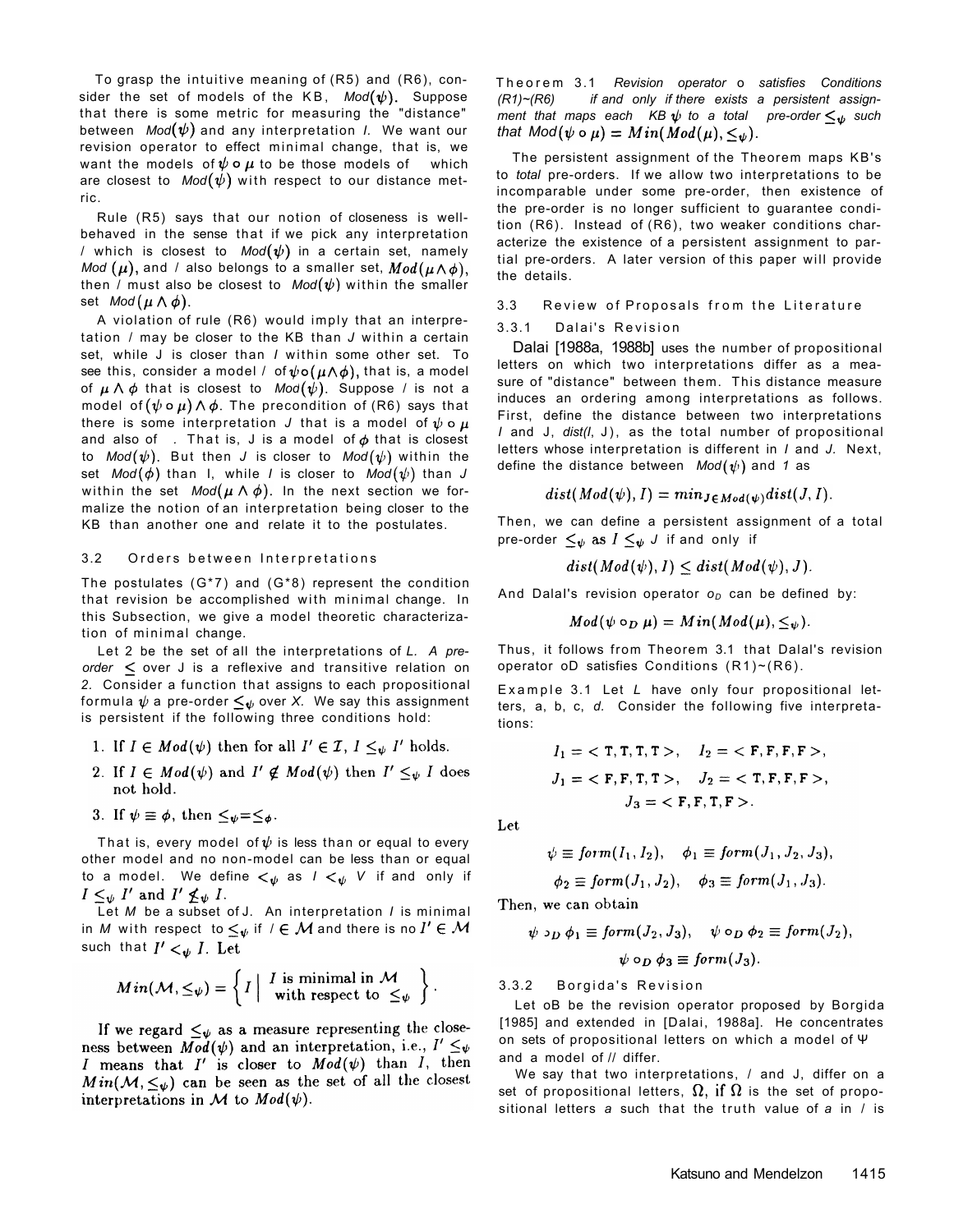different from its truth value in J.  $\mathbf{Diff}(I,\mu)$  is the collection of all the sets of propositional letters on which / and some model of  $\mu$  differ. Then, Borgida's revision operator  $o_B$  is defined as follows. If  $\mu$  is inconsistent with  $\psi$ , then an interpretation J is a model of  $\psi$  og if and only if J is a model of  $\mu$  and there is some model / of  $\psi$ such that the set of propositional letters on which I and *J* differ is a minimal element of  $Diff(I, \mu)$ . Otherwise, i.e., if  $\mu$  is consistent with  $\psi$ , then  $\psi \circ \mu$  is defined as  $\psi \wedge \mu$ .

If  $\psi$  has only one model /, we can represent the models of  $\psi$ OB  $\mu$  as the set of minimal elements of the partial order  $\leq I$  defined by  $J_1 \leq I$   $J_2$  if and only if the set on which / and  $J_1$  differ is a subset of the set on which / and J2 differ. This fact makes us expect that *oB* might be defined in terms of a persistent assignment of a partial pre-order to each KB. However, the following example shows that *oB* cannot be defined in this way.

Example 3.2 Consider Example 3.1 again. We add the following two interpretations:

$$
J_4 = \langle T, T, F, F \rangle, \quad J_5 = \langle T, T, T, F \rangle.
$$

Winslett [1988] proposes a revision operator which is suitable for reasoning about action. Her revision operator is defined for the first order calculus case and called the *possible models* approach. We restrict this operator to the propositional case and denote it by *opma.* 

If the new knowledge  $\mu$  is inconsistent with the old

Satoh considers the minimal elements of  $Diff(\psi, \mu)$ , where

$$
Diff(\psi,\mu)=\cup_{I\in Mod(\psi)}Diff(I,\mu).
$$

He defines an interpretation *J* to be a model of  $\psi \circ_S \mu$ if and only if J is a model of  $\mu$  and there is some model / of  $\psi$  such that the set on which / and *J* differ is a minimal set of  $\text{Diff}(\psi,\mu)$ .

Suppose there is some persistent assignment of a preorder  $\leq_{\psi}$  that captures the os operator. Then,  $\psi$  os  $\phi_1$  = form(J2, J3) implies either  $J_2 <_{\psi} J_1$  or  $J_3 <_{\psi} J_1$ . However,  $J_2 \nless \psi$  J1 follows from  $\psi \circ \phi_2 \equiv \phi_2$ , and  $J_3 \nless \psi$ *J1* follows from  $\psi \circ_S \phi_3 \equiv \phi_3$ , a contradiction.

1416 Knowledge Representation

Weber [1986] also concentrates on sets of propositional letters on which a model of  $\psi$  and a model of  $\mu$  differ. His revision operator *ow* can be easily defined by elimination, which we discus in Section 6. Thus, we only point out that *ow* cannot be defined in terms of a persistent assignment of a pre-order to each KB, since  $o<sub>D</sub>$  yields the same results as  $o_s$  in the case of Example 3.4.

To interpret this example in the context of [Winslett, 1988], suppose *a* represents the fact that a book is on the floor and 6 means that a magazine is on the floor. Then,  $\psi$  states that either the book or the magazine is on the floor, but not both. Now, we order a robot to put the book on the floor. The result of this action should be represented by the revision of  $\psi$  with a. After the robot puts the book on the floor, we know a, but we do not know whether 6 is true or not. Hence, the new state of the world should be described not as  $a \wedge \neg b$  (Borgida's revision), but as *a* (Winslett's revision).

In terms of Conditions (R1)~(R6), the following holds.

Lemm a 3.4 *Assume that is consistent. Then, Winslett's revision operator opma satisfies (R1) and (R3)~(R5), but violates (R2) and (R6).* 

#### 3.3.4 Satoh's Revision

Satoh [1988] proposed a revision operator for first order knowledge bases by using the notion of circumscription. If we apply his revision operator to the propositional logic case, we obtain the revision operator oS which corresponds to a global version of Borgida's revision operator.

Let

$$
\phi_4 \equiv \text{form}(J_2, J_4), \quad \phi_5 \equiv \text{form}(J_4, J_5),
$$

$$
\phi_6 \equiv \text{form}(J_2, J_4, J_5).
$$

Then, we can obtain

$$
\psi \circ_B \phi_4 \equiv form(J_2, J_4), \quad \psi \circ_B \phi_5 \equiv form(J_4, J_5),
$$

$$
\psi \circ_B \phi_6 \equiv form(J_2, J_5).
$$

Suppose that there is some persistent assignment of a partial pre-order  $\leq_{\psi}$  that captures the  $\circ$  operator. Then,  $J_2 \nless \psi$   $J_4$  follows from  $\psi \circ_B \phi_4 \equiv \text{form}(J_2, J_4)$ .  $J_5 \nless \psi$   $J_4$ does from  $\psi \circ_B \phi_5 \equiv \text{form}(J_4, J_5)$ . On the other hand, either  $J_2 <_{\psi} J_4$  or  $J_5 <_{\psi} J_4$  follows from  $\psi \circ_B \phi_6 \equiv$  $form(J_2, J_5)$ . This is a contradiction.

In terms of Conditions  $(R1) \sim (R6)$ , the following Lemma holds

 $Then,$ **Lemma 3.3** Assume that  $\psi$  is consistent. *Borgida's revision operator*  $\circ_B$  satisfies  $(R1) \sim (R5)$ , but does not satisfy  $(R6)$ .

## 3.3.3 Winslett's Revision

This definition makes the closeness between models of  $\psi$  and models of  $\mu$  depend on both  $\psi$  and  $\mu$ . Hence, we cannot expect *os* to be defined in terms of a persistent assignment of a pre-order to each KB. The following example shows that this expectation is correct.

Example 3.4 Consider Example 3.1 again. We obtain  $\psi \circ_S \phi_1 \equiv \text{form}(J_2, J_3), \psi \circ_S \phi_2 \equiv \phi_2$ , and  $\psi \circ_S \phi_3 \equiv \phi_3$ 

In terms of Conditions (R1)~(R6), the following holds.

Lemm a 3.5 *Assume that is consistent. Then, Satoh's revision operator os satisfies (R1)~(R5), but does not satisfy (R6).* 

knowledge base  $\psi$ , then Winslett's operator o<sub>pmo</sub> coincides with Borgida's operator  $o_B$ . However, even if  $\mu$  is consistent with  $\psi$ , Winslett defines Opma in the same way as the inconsistent case. This means that *opma* violates Condition (R2), i.e., when  $\psi \wedge \mu$  is consistent,  $\psi \circ_{pma} \mu$ may not be equivalent to  $\psi \wedge \mu$ .

Example 3.3 Let L have only two propositional letters, *a* and *b.* Let  $\psi \equiv (a \wedge \neg b) \vee (\neg a \wedge b)$  and  $\mu \equiv a$ . Then, we obtain  $\psi \circ_{pma} \mu \equiv a$  and  $\psi \circ_B \mu \equiv (a \wedge \neg b)$ .

### 3.3.5 Weber's Revision

In terms of Conditions (R1)~(R6), the following holds.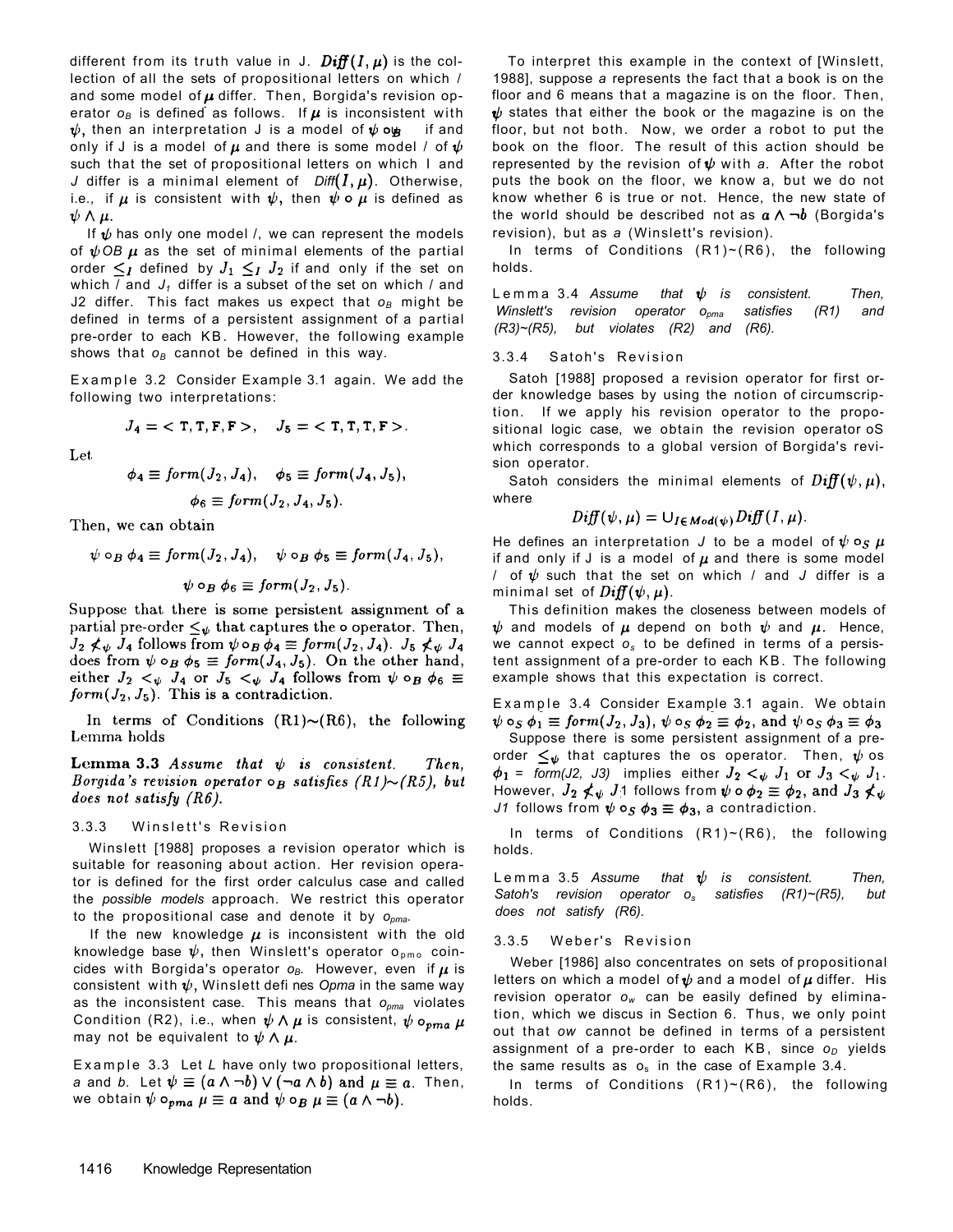Lemma 3.6 Assume that both  $\psi$  and  $\mu$  consis*tent. Then, Weber's revision operator ow satisfies (R1)~(R5), but does not satisfy (R6).* 

#### 3.3.6 Fagin, Ullman and Vardi's Revision

The approach of Fagin, Ullman and Vardi [1983], when applied to deductively closed sets of sentences, yields a revision operator  $o_F$  such that, if  $\psi$  and  $\mu$  are inconsistent,  $\psi \circ F \mu$  is equivalent to  $\mu$ . Hence,  $\sigma_F$  can be defined by the persistent assignment that maps each  $\psi$  to the pre-order  $\leq_{\psi}$  such that  $I \leq_{\psi} I'$  if and only if either / is a model of  $\psi$  or neither / nor /' is a model of  $\psi$ .

When a sentence  $\mu$  that was previously believed becomes uncertain, we apply a contraction operator to the KB to ensure that  $\mu$  is not implied by the updated KB. Note that this is different from revising the KB with  $\neg \mu$ . Given a K B $\psi$  nd a sentence  $\mu$ ,  $\psi \ominus \mu$ denotes the new knowledge base obtained by contracting  $\mu$  from  $\psi$ . Gardenfors and his colleagues have analyzed contraction carefully [Alchourron *et* a/., 1985, Gardenfors and Makinson, 1988], but the database and Al literature has concentrated much more on revision.

(C-2) shows that the contraction of  $\mu$  from  $\Psi$  is strong enough to recover, when conjoined with  $\mu$ , all the facts in the original KB  $\psi$ .

Because it is not very satisfactory to throw away all the old knowledge each time an inconsistent update is attempted, these authors favour sets of sentences that are not deductively closed; however, in this case their method produces a result which depends on the syntax of the KB , violating the Principle of Irrelevance of Syntax.

## 4 Contraction

Alchourron, Gardenfors, and Makinson [1985] also propose rationality postulates for contraction,  $(G-1)$ ~ $(G-8)$ . According to their notation, *K~ u* is the new knowledge set obtained from the old knowledge set *K* by contract $ing/i$ .

(G-1) 
$$
K^- \mu
$$
 is a knowledge set.

 $(G-2) K^- \mu \subseteq K$ 

(G-3) If  $\mu \notin K$ , then  $K^-\mu = K$ .

(G-4) If  $\mu$  is not a tautology, then  $\mu \notin K^- \mu$ .

 $(G-5)$   $K \subseteq (K^-\mu)^*\mu$ 

(G-6) If  $\mu \equiv \phi$ , then  $K^-\mu = K^-\phi$ 

 $(G-7)$   $(K^- \mu \cap K^- \phi) \subseteq K^- (\mu \wedge \phi)$ 

 $(G-8)$  If  $\mu \notin K^-(\mu \wedge \phi)$ , then  $K^-(\mu \wedge \phi) \subseteq K^-\mu$ 

these postulates. If we represent each knowledge set by a propositional formula, as we did in Section 3.1, the following properties easily follow from  $(G-I) \sim (G-6)$ .

(C-1) If  $\Psi$  implies  $\mu$  and  $\mu$  is not a tautology, then  $\psi \ominus \mu$ does not imply  $\mu$  and  $\psi$  implies  $\psi \ominus \mu$ ; otherwise,  $\bm{\psi} \ominus \bm{\mu}$  is equivalent to  $\bm{\psi}.$ 

 $(C-2)$   $(\psi \ominus \mu) \wedge \mu$  implies  $\psi$ .

(C-I) shows that  $\Theta$  realizes contraction if  $\mu$  is implied by  $\psi$  and that otherwise  $\ominus$  does not influence the KB.

## Katsuno and Mendelzon 1417

If we rewrite *(R* —> *C)* in our terminology, we get  $\psi \ominus \mu \equiv (\psi \vee \psi \circ \neg \mu)$ , because the set consisting of both  $\psi$  and  $\psi$  o  $\neg \mu$  is inconsistent when  $\psi$  implies  $\mu$ . This means that the result of contracting  $\mu$  can be obtained by adding some models of  $\neg\mu$  to the models of the old knowledge base. Adding some models of  $\neg\mu$  is necessary to guarantee that  $\psi \ominus \mu$  does not imply  $\mu$ . However, we might think it wise to also add some models of  $\neg \psi \wedge \mu$  or delete some models of  $\psi$ . The following Theorem shows this is not desirable; the requirement that the new KB be obtained by adding only models of  $\neg \mu$  to the models of *Ψ* is necessary and sufficient for guaranteeing that old knowledge  $\phi$  is recoverable from  $\psi \ominus \mu$  together with /i.

4.1 Connection between Contraction and **Revision** 

We refer to [Makinson, 1985] for the justification of

Note 4.1 Example 4.1 brings out an interesting point. Let *c* represent the fact that roads are slippery. Suppose that we have the knowledge base  $\psi$  defined by  $c \wedge (c \equiv a \vee b)$ . That is, we know that roads are slippery if and only if they are covered with snow or ice. If we use the contraction function  $\Theta$  defined from Dalal's revision function,  $\psi \ominus c$  is equivalent to  $\alpha \vee b$ . Hence, by contracting the knowledge that the roads are slippery, we also lose the notion of what "slippery" means. This example suggests that we are not quite modelling things in the right way. The next section shows how to do it right.

Alchourron et al. [1985] showed that contraction and revision are closely related and can in fact be defined in terms of each other. They proved that, given a revision operator \* that satisfies  $(G*1)~ (G*8)$ , if we define the contraction operator — by

$$
K^- \mu = K \cap K^* \neg \mu, \qquad (R \to C)
$$

then contraction operation  $-$  satisfies  $(G-I) \sim (G-8)$ . Conversely, given a contraction operator — that satisfies  $(G-1)$  ~  $(G-8)$ , if we define revision  $*$  by

$$
K^*\mu=(K^-\neg\mu)^+\mu,
$$

then this revision operator satisfies  $(G*1) \sim (G*8)$ .

Theore m 4.1 *The following conditions are equivalent.* 

- 1.  $\psi$  implies  $\phi$  if and only if  $\psi \ominus \mu$  implies  $\mu \supset \phi$ .
- 2.  $Mod(\psi) = Mod(\psi \ominus \mu) \cap Mod(\mu)$ .

### 4.2 Complex Contraction

It is not hard to imagine using compound sentences in a revision, e.g. "it will rain or snow tomorrow." It might be harder, at first glance, to imagine a need to contract a complex sentence. However, consider the following example.

Example 4.1 Let a represent the fact that roads are covered with snow, let *b* represent the fact that roads are frozen. Suppose that we know roads are slippery if and only if they are covered with snow or frozen. Suppose we know there have been no accidents all day, casting doubt on our belief that roads are slippery. The way to update the knowledge base is precisely to contract a V b  $(i.e., \psi \ominus (a \vee b)).$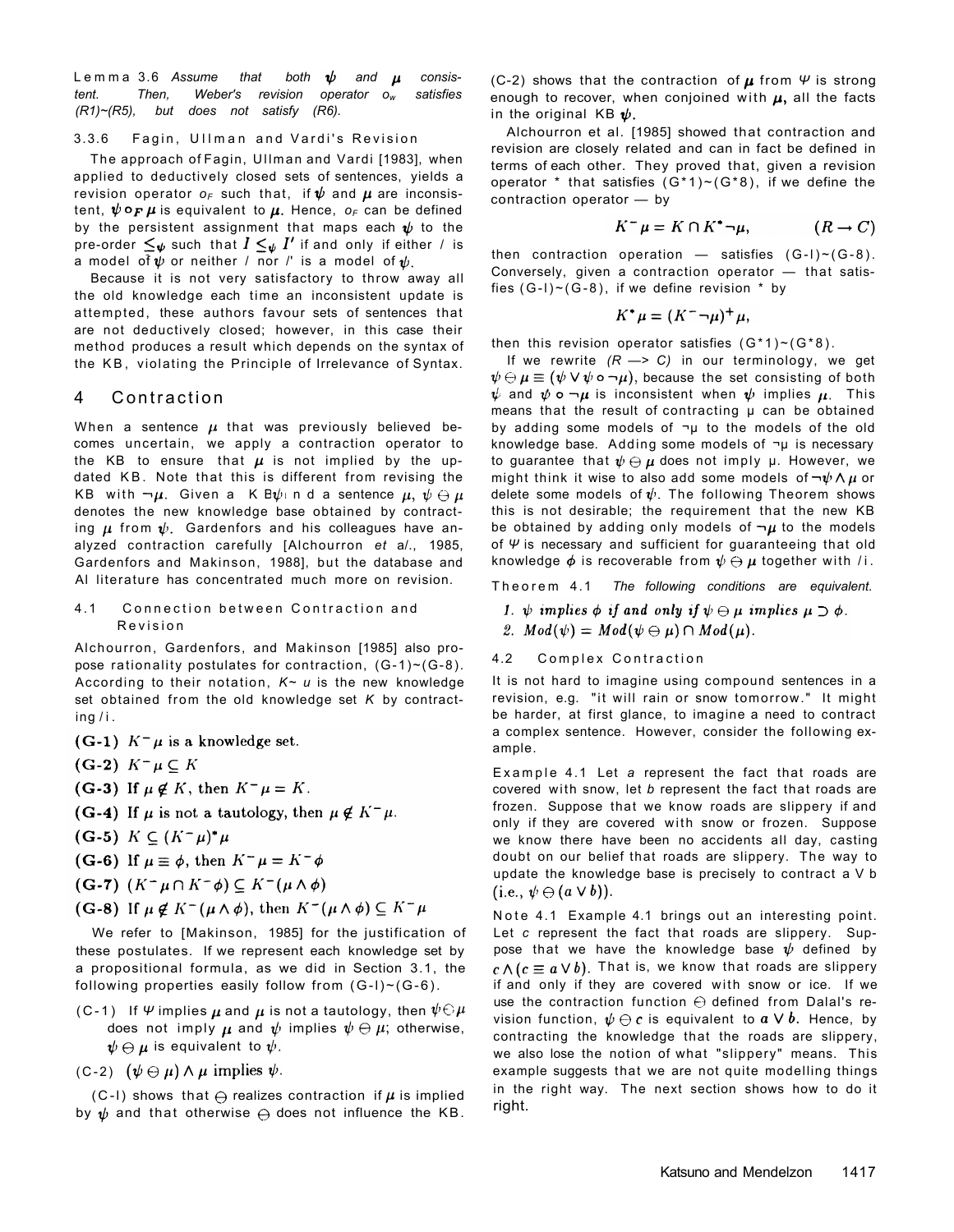# 5 Integrity Constraints

Knowledge bases contain not only sentences of fact about the world, but also *integrity constraints* that are intended to ensure that the KB is an appropriate representation of the world. In the deductive database literature, it is common to regard constraints as sentences expressed in the same language as the KB . Reiter [1988] argues that it is more appropriate to represent constraints in an epistemic modal logic when the KB is a set of first-order sentences. We adopt a different point of view here; we express knowledge and constraints in the same language, but treat them differently under update. Integrity constraints are considered invariant, and updates are restricted to produce KB's which are consistent with the constraints. Winslett [1988] and Satoh [1988] take a similar approach. We present a modification of revision and contraction that accomplishes this and avoids the unintuitive results of Note 4.1.

The following theorem shows that  $o^{IC}$  and  $\bigoplus^{IC}$  inherit desirable properties about o and  $\Theta$ , respectively. We consider the following condition corresponding to (R3).

(R3') if  $\mu \wedge IC$  is satisfiable then  $\psi \circ C$   $\mu$  is also satisfiable.

Let *IC* be a propositional formula which represents an update-invariant component of the knowledge base. That is, we want the KB to imply *IC* at all times. (Note this is not the only possible way to model integrity constraints; see [Reiter, 1988] for a discussion of other ways.) For each revision function o and each contraction funcan integrity constraint. Now that we consider integrity constraints explicitly, we see that primacy of update no longer holds; if  $\boldsymbol{\mu}$  is inconsistent with *IC,* then o<sup>'c</sup> is undefined (or produces the inconsistent KB). Similarly, if IC implies  $\mu$ , it is impossible to contract  $\mu$  by using  $\Theta^{IC}$ .

**Example 5.1** We use the KB  $\psi$  from Note 4.1. Let IC be  $c \equiv (a \vee b)$ . Suppose that both  $o^{rc}$  and  $\bigoplus^{rc}$  are defined by Dalal's revision function  $\circ_D$ . Then,  $\psi \circ C = c$ (i.e.,  $\psi \circ_D (IC \wedge \neg c)$ ) is equivalent to  $(c \equiv a \vee b) \wedge \neg a \wedge \neg b \wedge$  $\lnot c$ , and  $\psi \ominus^{ic} c$  (i.e.,  $\psi \vee \psi \circ_D \neg (IC \supset c)$ ) is equivalent to  $c \equiv a \vee b$ .

and

$$
\psi\ominus^{ic}\mu\equiv\psi\ominus (IC\supset\mu)
$$

Intuitively, when revising the KB with  $\mu$  we make sure that the constraints will hold in the result by attaching *IC* to  $\mu$ . When contracting  $\mu$ , we avoid an accidental contraction of *IC* by replacing  $\mu$  with  $IC \supset \mu$ .

Theore m 5.1

- *1.* If o satisfies conditions  $(R1)~(R6)$ , then o<sup>ic</sup> does  $(R1)$ ,  $(R2)$ ,  $(R3')$ ,  $(R4)$   $(R6)$ . In particular, if  $\psi$ *implies IC then*  $\psi \circ^{IC} \mu$  *implies both u and IC.*
- 2. Similarly,  $\Theta^{IC}$  inherits properties of  $\Theta$ . In partic*ular,* if  $\ominus$  satisfies the conditions corresponding to *(G-1)~(G-6), then* 
	- *(a)in if*  $\psi$  *im<sub>1</sub>*  $\mu$  *and IC does not imply*  $\mu$  *then*  $\psi \ominus^{rc}$   $\mu$  does not imply u.
	- *(b)d if*  $\psi$  *does imply*  $\mu$  *then*  $\psi \ominus \text{f}\text{-}\text{f}\text{-}\text{f}\text{-}\text{f}$  *equivalent* to  $\psi$ .

implies  $\sigma$ .

(E2) Let  $\phi$  be a formula in which no letter in  $\Omega$  occurs. Then,  $\psi$  implies  $\phi$  if and only if  $\psi \oslash \Omega$  implies  $\phi$ .

Intuitively, (E1) means that  $\psi \oslash \Omega$  loses all the nontrivial information about  $\Omega$ . (E2) means that  $\psi \oslash \Omega$  does not lose any information about  $\Omega^c$ .

Weber's revision operator *ow* we referred to in Section 3.3.5 is now defined as follows. If neither  $\psi$  nor  $\mu$ is unsatisfiable, then  $\psi$  ow  $\mu$  is defined by  $(\psi \oslash \Omega) \wedge \mu$ , where  $\Omega$  is the union of the minimal sets of  $(\psi, \mu)$ . If either  $\psi$  or  $\mu$  is unsatisfiable, thenching  $\mu$  s defined as  $\psi$ .

Winslett [1987] proposes another revision operator *o<sup>M</sup>* defined by  $\psi \circ_M \mu \equiv (\psi \oslash \Omega) \wedge \mu$  where  $\Omega$  is the set consisting of all the propositional letters which occur in  $\mu$ . The revision operator violates the Principle of Irrevalence of Syntax because  $\Omega$  depends on the syntactic representation of  $\mu$ . She tries to represent contraction by revising the knowledge base with a tautology, e.g.,  $\psi \ominus a$  is represented by  $\psi \circ_M (a \vee \neg a)$ .

Before this section, we have abided by what Dalai calls the *Principle of Primacy of Update:* after revising KB  $\psi$  with sentence  $\mu$ , the new KB must imply u. This assumption is almost universal in the literature. In practice, it is of course unreasonable to expect the KB to blindly assimilate any new fact without questioning it. It is much more likely that a KB manager will seriously object to incorporating a sentence that violates

#### 1418 Knowledge Representation

# 6 Elimination

Elimination is used to discard all the knowledge concerning  $\Omega$  where  $\Omega$  is a set of propositional letters. We denote the new knowledge base obtained by elimination as  $\psi \oslash \Omega$ . Then, the new knowledge base should have the following properties.

(E1) Let T be the set of all propositional formulas,  $\phi$ , such that  $\phi$  is implied by  $\psi$  and that no letter in  $\Omega$ occurs in  $\phi$ . Let  $\sigma$  be a formula in which some letter in  $\Omega$  occurs. Then, T implies  $\sigma$  if and only if  $\psi \oslash \Omega$ 

tion  $\Theta$ , we define  $o^{IC}$  and  $\Theta^{IC}$  by

$$
\psi \circ^{IC} \mu \equiv \psi \circ (\mu \wedge IC)
$$

The following theorem shows that Conditions (E1) and (E2) uniquely determine the elimination function.

Theorem 6.1  $\psi \oslash \Omega$  satisfies Conditions (E1) and (E2) *if and only if*  $\psi \oslash \Omega \equiv res_{\Omega}(\psi)$ .

The following theorem shows that elimination cannot be represented by contraction in general.

*(c)* if  $\psi$  implies IC the  $\psi \ominus^{IC}$   $\mu$  so implies IC.

Theore m 6.2 *Let o be a update operator defined by a persistent assignment of total pre-order*  $\leq_{\psi}$  to each KB  $\psi$ . Let  $\ominus$  be the contraction operator defined by  $\psi \ominus \mu \equiv 0$  $(\bm{\psi} \bm{\vee} \bm{\psi} \bm{\circ} \bm{\neg \mu})$  corresponding to the equation  $(R \bm{\rightharpoonup} \bm{\mathit{C}})$ . Let *be a set of propositional letters. Then, the following two conditions are equivalent.* 

*1. There is no u such that*  $\psi \ominus \mu \equiv \psi \oslash \Omega$ .

*2. There are two interpretations, I and I', such that*